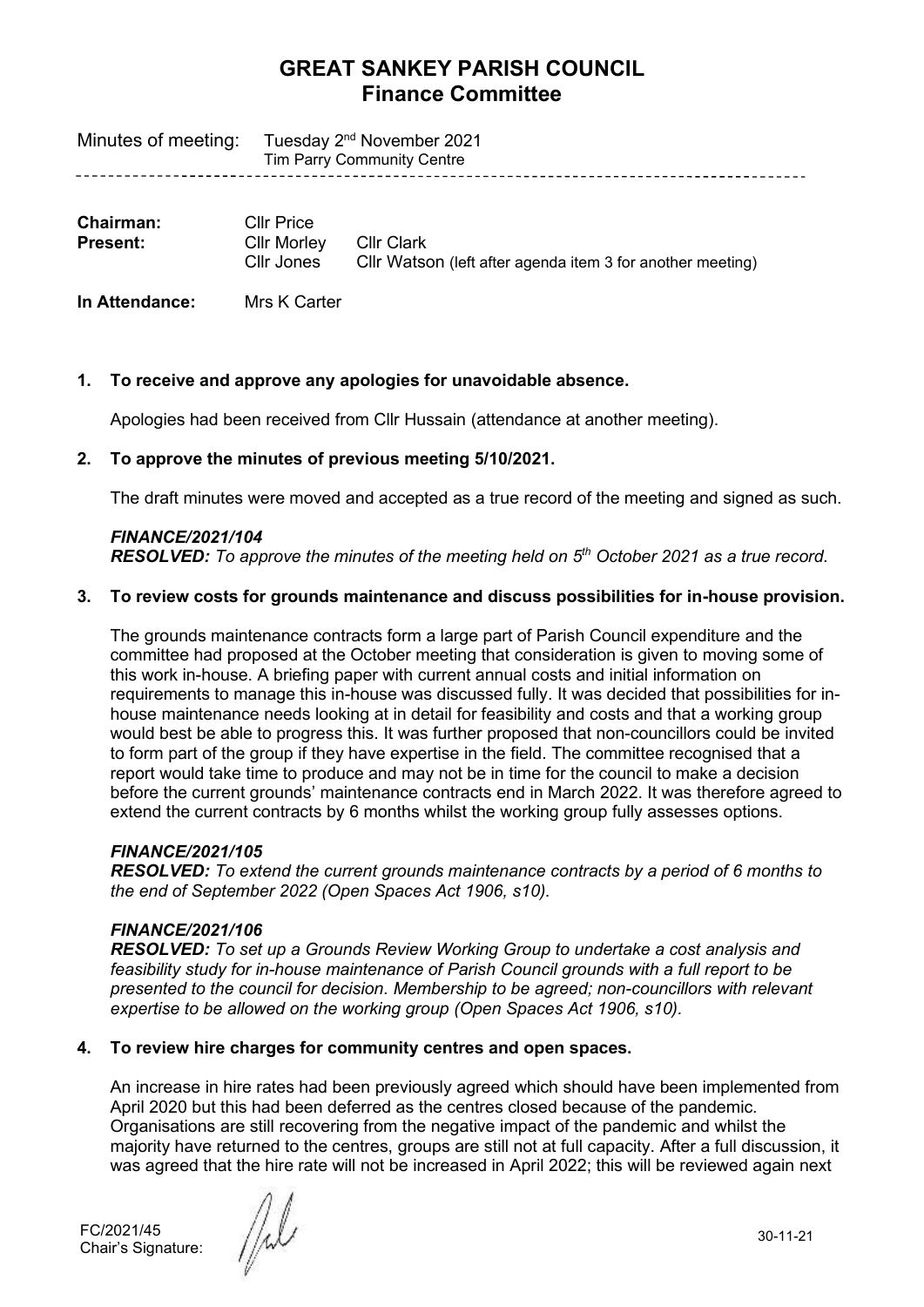| Minutes of meeting: Tuesday 2 <sup>nd</sup> November 2021 |
|-----------------------------------------------------------|
| Tim Parry Community Centre                                |

year. It may be necessary to implement a slighter larger increase than usual in April 2023 to counteract the increases in running costs for the centres, but customers will be fully informed of this possibility and will be given notice of the actual increase by January 2023.

### *FINANCE/2021/107*

*RESOLVED: To retain the current levels of hire rates for the community centres for a further year (*LG (Misc. Prov.) Act, 1976 s19(2))

The committee also discussed looking at overall use of the centres and the possibility of hiring space to businesses as meeting spaces to fully utilise the centres and bring in further income. This is to be investigated fully in 2022.

#### **5. To be advised of defibrillator locations within Great Sankey and consider advice on optimal locations.**

A briefing paper outlining the community publicly accessible defibrillators (CPADs) had been circulated prior to the meeting. There are currently only 6 throughout the parish and a further one available at Chapelford Medical Centre during opening hours. It was noted that there is very little advice available on where to locate defibrillators or how many to put in a particular area. The location advice that was available may be helpful when discussing future donation requests. It was agreed that consideration should be given to installing additional defibrillators on Council properties, the main difficulty being that an electricity supply is required for the cabinets. Sites will be assessed, and a report produced for a future meeting.

### *FINANCE/2021/108*

*RESOLVED: To assess suitability of Council properties for the installation of community public access defibrillators (Public Health Act 1936, s234).*

### **6. To scrutinise financial expenditure arising since the last meeting, including payments by Direct Debit.**

A list of payments to be made had been circulated prior to the meeting. The payments to be authorised were scrutinised and approved.

| <b>Presented By</b>        | <b>Description</b>           | <b>Amount</b> |
|----------------------------|------------------------------|---------------|
| <b>EDR Landscapes</b>      | Materials for raised bed VCP | £2100.00      |
| <b>RBL</b>                 | Poppy Appeal Donation        | £100.00       |
| R. Hardy                   | <b>Defib Donation</b>        | £400.00       |
| <b>Mature Matures</b>      | Donation - Christmas Party   | £150.00       |
| <b>B&amp;B Hygiene Ltd</b> | <b>Cleaning supplies</b>     | £319.88       |
| Office Depot               | <b>Office Stationery</b>     | £11.98        |
| Trade UK                   | Centre Maintenance - WH      | £52.00        |
| Trade UK                   | Centre Maintenance - WH      | £7.99         |
| <b>EDR Landscapes Ltd</b>  | <b>Grounds Maintenance</b>   | £4888.10      |
| <b>Woodend Nursery</b>     | Planters - refill            | £604.80       |
| Northwest Air Conditioning | Service of Air Con           | £300.00       |
| Morgan Williams            | <b>Land Valuation Survey</b> | £720.00       |

FC/2021/46 Chair's Signature:

/W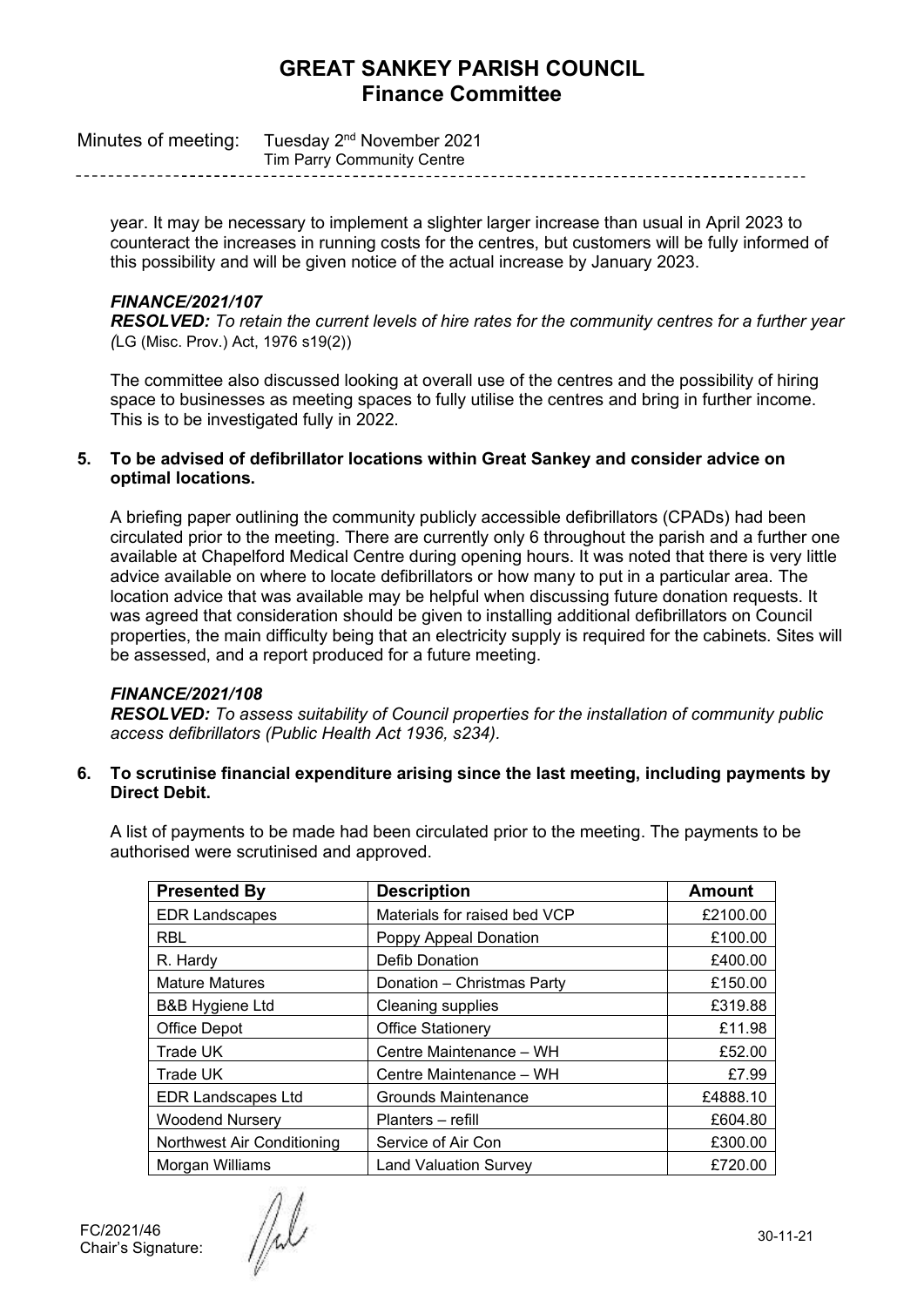Minutes of meeting: Tuesday 2<sup>nd</sup> November 2021

Tim Parry Community Centre

| <b>Penketh Parish Council</b> | Donation – Remembrance Parade | £600.00    |
|-------------------------------|-------------------------------|------------|
| FairFX cards                  | Top-up of pre-paid cards      | £633.59    |
| Andrew Jones Ltd              | Grounds Maintenance           | £1250.00   |
|                               | Total                         | £12.147.90 |

## *FINANCE/2021/109*

*RESOLVED: To authorise all payments listed above (under LGA 1976 s19 or LGA 1972 s101, 111, 112, 133, 142 or 137).*

The following direct debits on the Council's account during September were also checked and approved:

| <b>BT</b>                  | 01/09/2021 | WIFI/Telephone                  | <b>HL</b>                  | 86.88    |
|----------------------------|------------|---------------------------------|----------------------------|----------|
| <b>BT</b>                  | 01/09/2021 | WIFI/Telephone                  | <b>WH</b><br><b>OFFICE</b> | 118.62   |
| <b>BT</b>                  | 02/09/2021 | WIFI/Telephone                  | <b>TP</b>                  | 93.84    |
| <b>BT</b>                  | 02/09/2021 | WIFI/Telephone                  | <b>BB</b>                  | 80.88    |
| <b>Water Plus</b>          | 02/09/2021 | Water charges                   | <b>HM</b>                  | 37.83    |
| <b>Water Plus</b>          | 02/09/2021 | Water charges                   | <b>WH</b>                  | 22.90    |
| <b>BT</b>                  | 06/09/2021 | WIFI/Telephone                  | <b>HM</b>                  | 87.64    |
| KCOM Group plc             | 06/09/2021 | e-mail hosting/microsoft office | Office                     | 109.42   |
| Water Plus                 | 15/09/2021 | Water charges                   | <b>HL</b>                  | 102.65   |
| SWALEC GAS                 | 23/09/2021 | Gas                             | <b>HM</b>                  | 3.89     |
| <b>SWALEC GAS</b>          | 16/08/2021 | Gas                             | <b>HL</b>                  | 4.37     |
| <b>BT</b>                  | 30/09/2021 | WIFI/Telephone                  | WH - HALL                  | 80.88    |
| <b>WBC</b>                 | 30/09/2021 | September Business Rates        | <b>TP</b>                  | 113.00   |
| <b>WBC</b>                 | 30/09/2021 | September Business Rates        | <b>HM</b>                  | 96.00    |
| <b>WBC</b>                 | 30/09/2021 | September Business Rates        | <b>WH</b>                  | 86.00    |
| <b>WBC</b>                 | 30/09/2021 | September Business Rates        | <b>BB</b>                  | 93.00    |
| Utility Warehouse          | 30/09/2021 | Phone charges                   | Office                     | 115.40   |
| Manual Handling<br>Charges | 30/09/2021 | <b>Bank Charges</b>             | Office                     | 0.60     |
| Service Charge             | 30/09/2021 | <b>Bank Charges</b>             | Office                     | 47.55    |
|                            |            |                                 | <b>Total</b>               | £1381.35 |

### **7. To consider quotes received and authorise or make recommendations to full Council where appropriate.**

Item 1: for room dividers for Bewsey Barn Community Centre. It was only possible to obtain two quotes and since these were similar in price, it was agreed to waive the requirement for a third. A solid folding partition rather than a fabric one was considered preferable. A budget of up to £5000 was set; office staff to make the final decision on which firm to engage depending on references from previous customers.

### *FINANCE/2021/110*

*RESOLVED: To purchase room dividers for Bewsey Barn Community Centre. A budget of up to £5000 approved; office staff to make the final decision (LG (Misc. Prov.) Act 1976 s19).*

FC/2021/47 Chair's Signature:

/d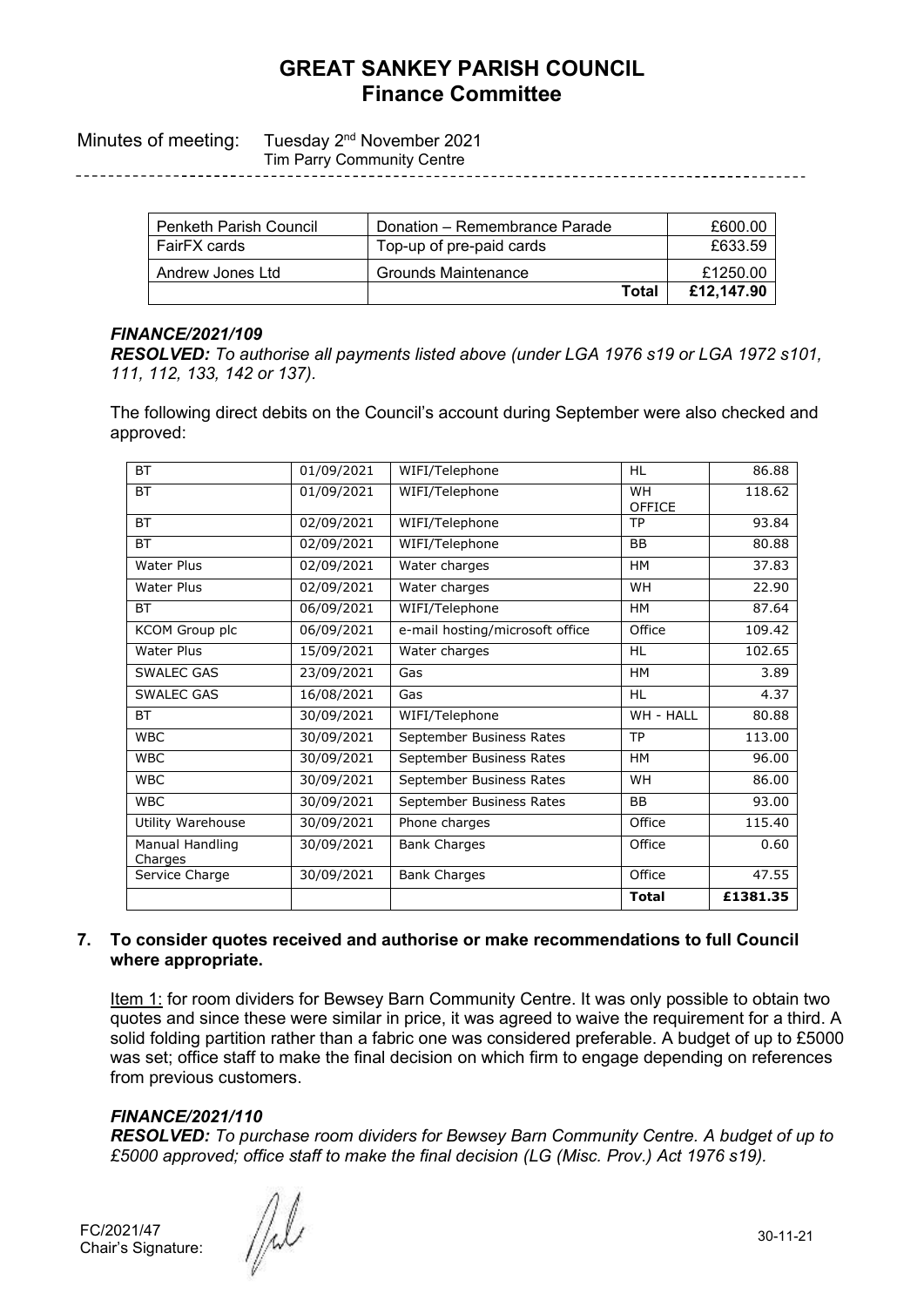| Minutes of meeting: Tuesday $2^{nd}$ November 2021 |  |
|----------------------------------------------------|--|
| Tim Parry Community Centre                         |  |

Item 2: Playground equipment for Tim Parry Recreation Ground and Vicarage Community Park. A budget for this had been set at the previous meeting (£40,000 for Tim Parry and £10,000 for Vicarage Park). Three companies had visited the sites and produced designs. There is still some detail to be received but all companies have recommended a similar amount of new equipment within the budget; no design particularly stands out and all have met the brief to include items for 7-11-year-olds. It was agreed to pass the final decision to the Community Projects Group to scrutinise and choose between the best designs.

### *FINANCE/2021/111*

*RESOLVED: To pass the final decision to the Community Projects Group for the design and company choice for the installation of play equipment at Tim Parry Recreation Ground and Vicarage Community Park (LGA 1972, s101).*

Item 3: Sound absorbent panels for Whittle Hall Community Centre. Previously, it had been agreed to obtain quotes for a false ceiling to be installed at the centre to help with the echo and the heating efficiency of the main hall. During the site visit for the room dividers, one company also suggested sound absorbent panels and the opportunity was taken to obtain a quote. After discussion it was agreed that since part of the aim is to improve the heat retention in the hall, as well as concerns that the panels would be insufficient to make enough difference, the focus should remain on the installation of a false ceiling.

Item 4: Replacement windows, Bewsey Barn Community Centre. Single quote from trusted supplier with comparison prices sought online. 3x small, 2x medium, 9x large, 2x extra large, total cost £6795. Approved.

### *FINANCE/2021/112*

*RESOLVED: To approve the quote (£6795) from SamRose Windows for replacement windows for Bewsey Barn Community Centre (LG (Misc. Prov.) Act 1976, s19).*

**8. To consider requests for financial assistance; to decide if any donations are to be made or if requests should be recommended to full Council.**

One request had been received for help to start up a social group for young people age 16+ with special educational needs and disabilities. After discussion it was agreed to apply the concessionary rate for non-profit making community groups rather than give a financial donation as the group is yet to be formed. The rate includes free hire of a community centre for the first 4 meetings, after which the community rate will be applied.

### *FINANCE/2021/113*

*RESOLVED: To give the concessionary rate for non-profit making community groups to a new booking of a social group for young people with SEND. Up to 4 meetings free use once the group commences (LG (Misc. Prov.) Act 1976, s19(2)).*

**9. Budget 2021-22 – to scrutinise documentation, and when satisfied as to correctness to sign off financial reports and bank reconciliations for September.**

The budget monitoring pages were considered and accepted. Expenditure is within profiled forecasts.

FC/2021/48 Chair's Signature: